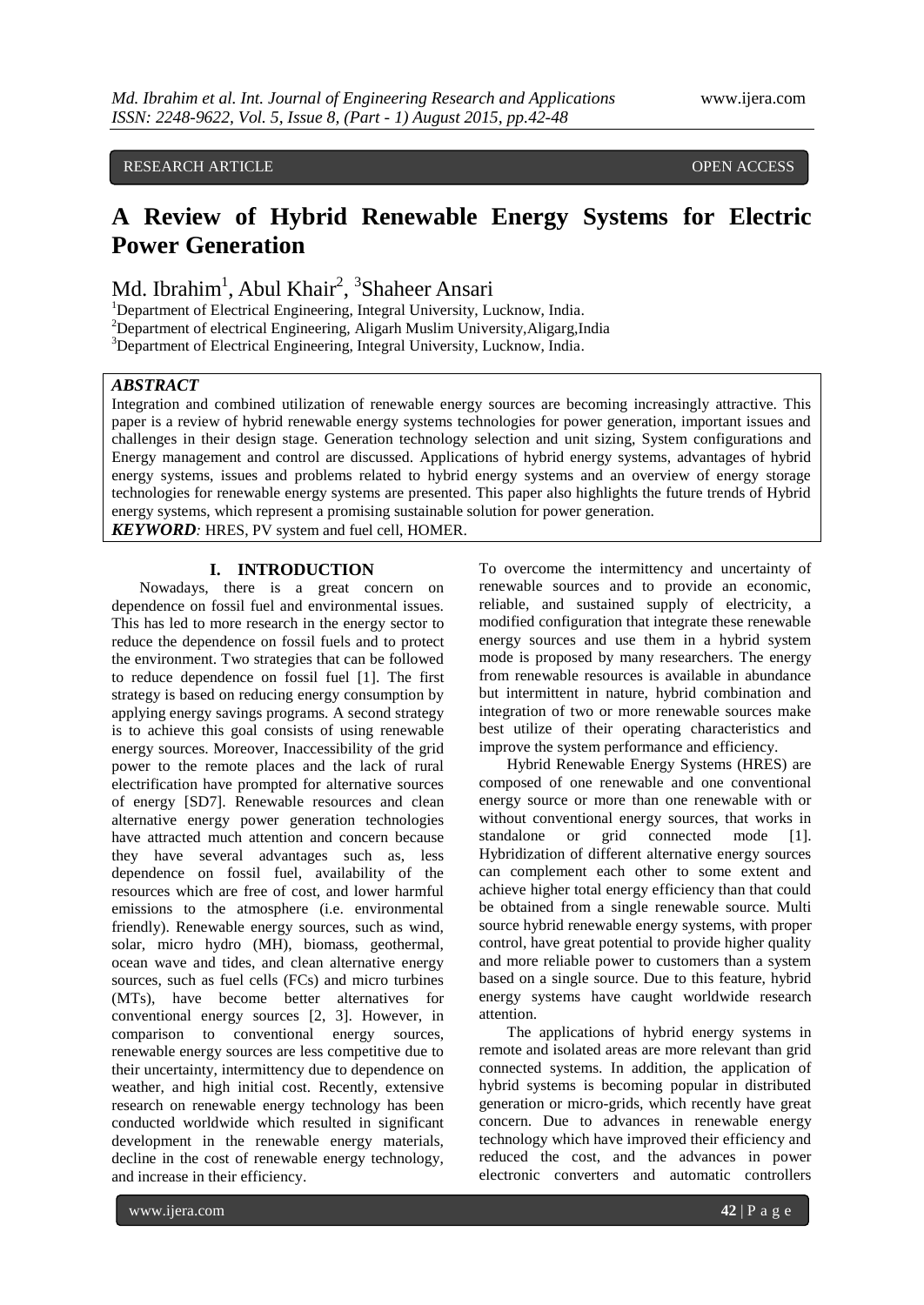which improve the operation of hybrid energy systems and reduce maintenance requirements, these advance made hybrid systems practical, and economical. Hybrid energy systems are now becoming an integral part of the energy planning process to supply previously unelectrified remote areas [6]. Various hybrid energy systems have been installed [10,11] in many countries over the last decade, resulting in the development of systems that can compete with conventional, fuel based remote area power supplies [12] in many applications.

The design process of hybrid energy systems requires the selection and sizing of the most suitable combination of energy sources, power conditioning devices, and energy storage system together with the implementation of an efficient energy dispatch strategy [6]. The selection of the suitable combination from renewable technology to form a hybrid energy system depends on the availability of the renewable resources in the site where the hybrid system is intended to be installed. In addition to availability of renewable sources, other factors may be taken into account for proper hybrid system design depends on the load requirements such as, reliability, greenhouse gas emissions during the expected life cycle of the system, efficiency of energy conversion, land requirements, economic aspects and social impacts [6, 9]. The unit sizing and optimization of a hybrid power system play an important role in deciding the reliability and economy of the system.

The rest of the paper is organized as follows: Hybrid energy system configurations, unit sizing, and energy storage systems are discussed in Section II. Modelling of hybrid renewable energy systems in section III. Energy management and control are presented in Section IV. Statistics on the current status and future trends of renewable power generation and sample applications of hybrid RE/AE systems and micro grids around the world are given in Section V. Section VI. Presents some critical challenges facing the widespread deployment of RE/AE power generation technologies and vision for future research in this area. Section VII concludes the paper.

## **II. DESIGN OF HYBRID RENEWABLE ENERGY SYSTEMS** *A. technology selection and unit sizing*

In this design stage, the system's configuration is synthesized, i.e. which types of generation technologies will be allocated and integrated to build a hybrid system. This is very crucial aspect in the design, since there are usually many alternative possibilities related to which individual components will be included in a hybrid energy system [standalone and hybrid wind].

For a given hybrid energy system, this design stage would be to determine:

- The type of renewable energy system to be included.
- The number and capacity of renewable energy units to be installed.
- Whether a back-up unit, such as diesel generator, fuel cell etc. would be included in the system.
- Whether energy storage would be integrated into the system.
- Whether the system is stand-alone or grid connected.

The selection of the technology depends on the availability of renewable resources for particular site where the system is to be installed in which the local weather conditions play an important role for taking decision. Based on the weather statistics (hourly data), a feasibility study for different possible combinations of renewable sources is studied using optimization techniques to get the optimum configuration. Then the number and size of the selected components is optimized in order to get an economical, efficient, and reliable system. Component sizing is important and widely and extensively studied e.g.[13-15]. Several factors or constraints directly influence the sizing of the system components e.g. system economics, greenhouse emission requirements, and system reliability. Over sizing of the components may lead to high system cost and therefore, the system may become economically unviable. On the other hand, under sizing will reduce the initial cost but one has to compromise with system reliability. For a particular load, different criteria constraints may be applied to the set of system components based on the objectives that have to be achieved. Some of the criteria constraints that are mostly considered while designing a hybrid energy system are:

- Reliability criteria: a number of methods are used to analyse the reliability of a hybrid energy systems including, loss of load probability (LOLP), loss of power supply probability (LPSP), and unmet load (UL) [stand alone[16]  $&[17]$
- System cost criteria: system cost criteria may include total energy systems costs, capacity costs and societal costs.
- Operational optimization criteria, which may include fuel savings, emissions reduction, reserve/backup capacity, and elimination of excess power generation.

Design of hybrid energy systems has been extensively studied and numerous optimization techniques, such as linear programming [18], Genetic algorithms [19] etc. have been employed for the optimum economic and reliable design of hybrid systems. Recently, many software packages, such as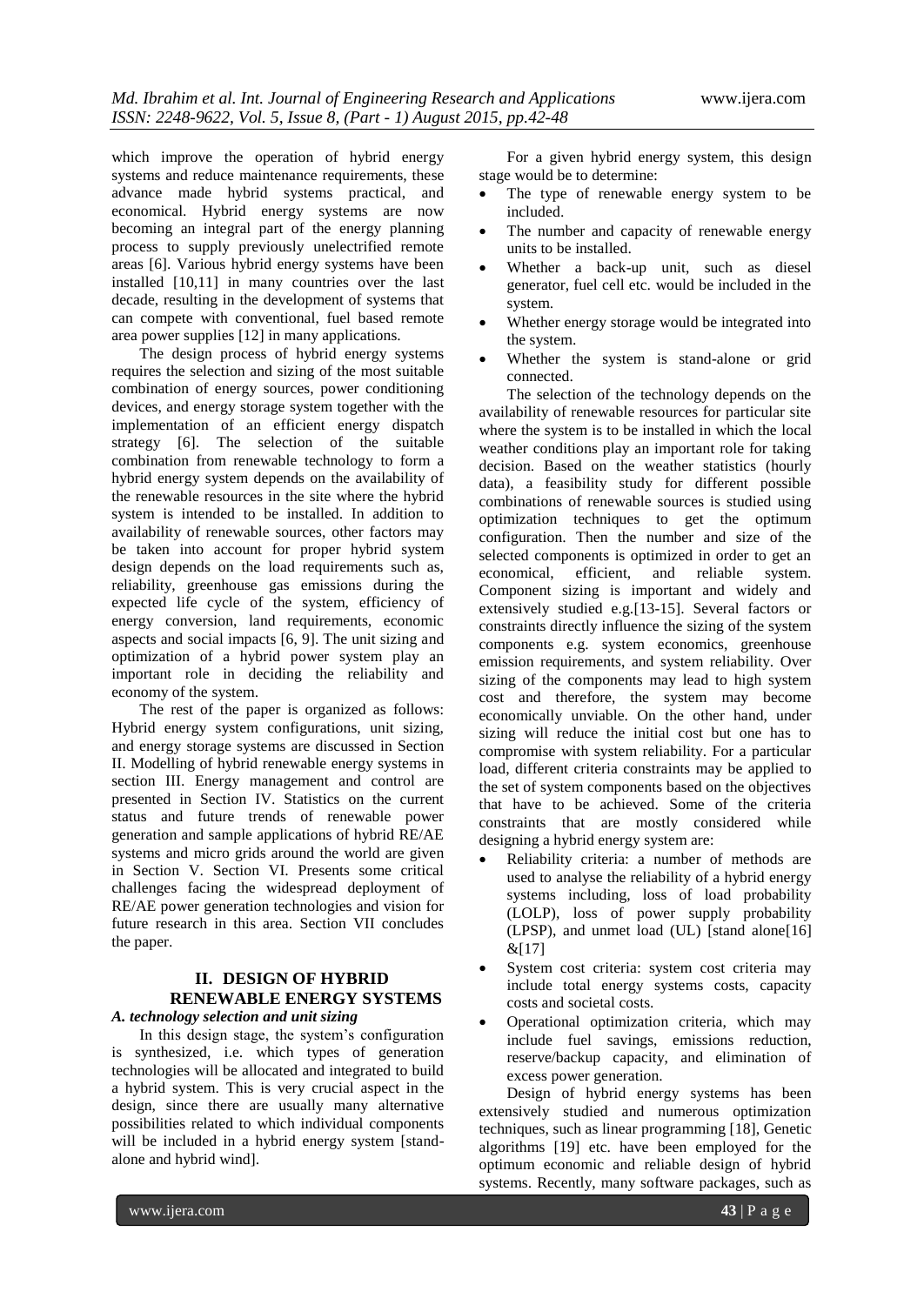HOMER [20], RETScreen [21], Hybrid [22], and HOGA [23], have been developed for the proper selection of suitable generation technologies and their sizes. These software packages have made the study of hybrid systems interesting and easier. Some of studies address only the reliability analysis for the design of hybrid systems [23]&[24-26]while others consider various types and sizes of the available generation resources for the reduction of investment costs, fuel costs, and to improve system operations [27]. Optimization-based approaches that simultaneously minimizes the investment cost (installation and unit cost) and fuel cost while retaining the reliability and emission constraints have been implemented in [28]

From those studies, one can conclude that the design of such systems is quite complex due to the fact that it has to satisfy several constraints and to achieve several objectives that are conflicting in nature. In addition, the investment costs becomes high, as the reliability constraints subjected to the system are stricter for high degree of reliability. When a lower emission is required, the investment cost becomes high but the fuel cost becomes low.

#### *B. Integration scheme*

#### *IB.Stand-alone hybrid systems*

Various possible configurations may be used for integration of the energy sources that form hybrid system are shown in fig. 1.

 Series hybrid system, this can be of two forms centralized dc-bus and centralized ac-bus. In centralized dc-bus, all the energy sources, storage devices, and loads are connected to a dcbus through appropriate electronic devices as shown in fig.1 (a). The dc-bus eliminates the need for frequency and voltage controls of individual sources connected to the bus and the power supplied to the load is not interrupted when diesel generator starts [29] DC loads can be directly connected to the dc-bus which reduces the harmonics from the power electronic devices. DC-bus configuration has low efficiency limitation because in case of both source and load are AC, the power passing through two stage conversions. Another limitation, the inverter must be rated for the peak load requirements and in case of inverter failure results in complete power loss to the load. In centralized ac-bus, all the energy sources, storage devices, and loads are connected to an ac-bus through appropriate electronic devices as shown in fig.1 (b). It is modular configuration, which facilitates the growth to manage the increasing energy needs. It offers major constraint in the synchronization of the inverters and ac sources to maintain the voltage and frequency of the system. The undesired

harmonics introduced into the system by the use of inverters increases the level of power quality problems [30].

- Parallel hybrid system, in this configuration the ac sources and loads are directly connected to ac-bus. While the dc sources and loads are directly connected to dc-bus. Bidirectional converter connects both the buses to permit the power flow between them. The inverter rating required is less than that of series configuration and the efficiency is higher. In addition, for the same inverter rating as that used in series configuration, the power supplying capacity of the parallel configuration is much more [Solanki]. Thus, Such configuration arrangement increases the system reliability and ensure the supply continuity [31]. However, synchronization between the output voltage of the inverter and ac bus is needed.
- Switched hybrid system as shown in fig.1 (c), in which the ac sources, such as diesel generator, can directly be connected to the load leading to higher efficiency and synchronization in not needed. This configuration, although popular, has several limitations that only one of the sources is connected to the load at a given instance. Furthermore, during switching between the sources, the power is interrupted.

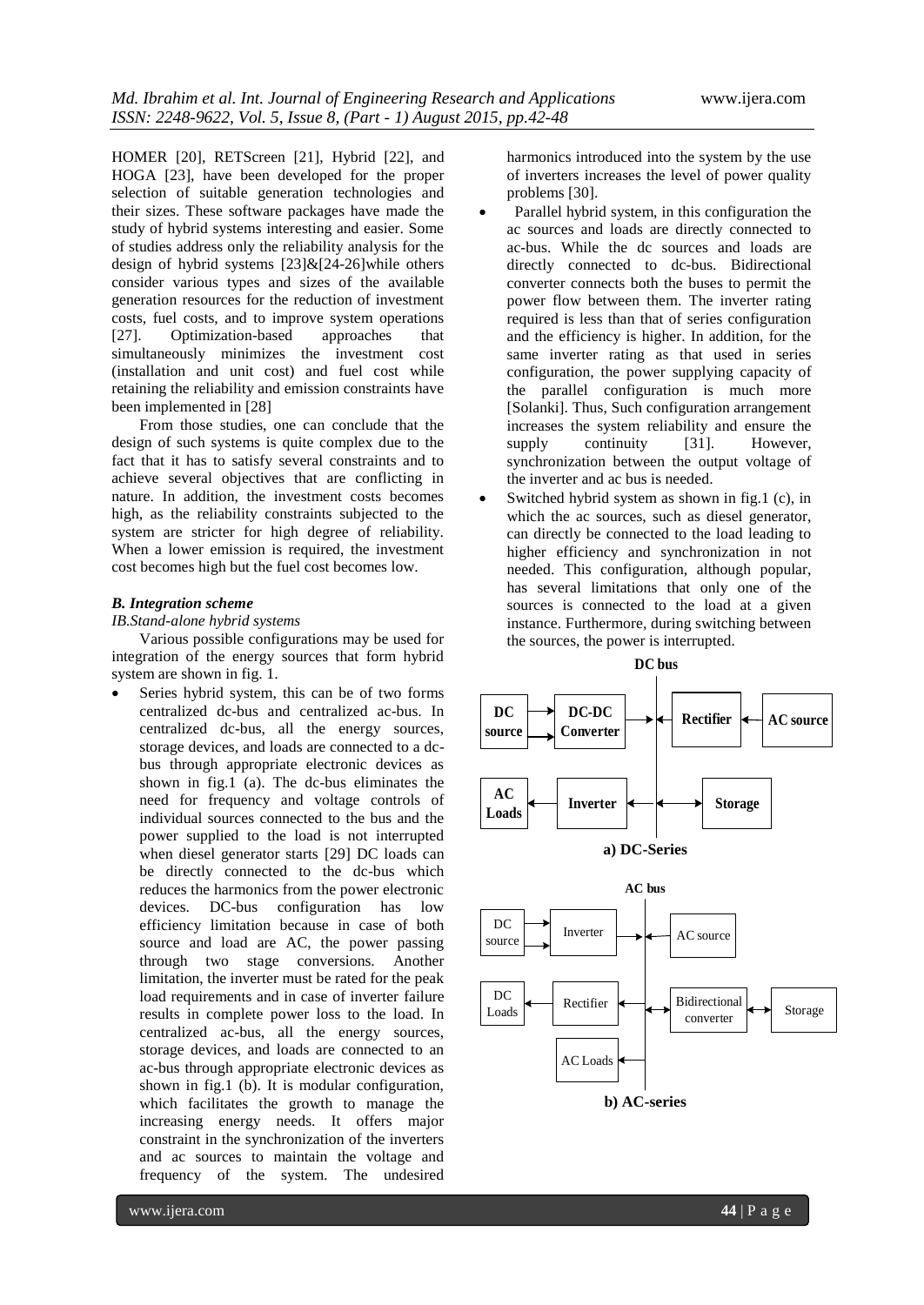







### *IIB.Grid connected systems*

Different grid connected configurations are shown in fig. 2. The choice of the layout for particular location depends upon geographical, economical, and technical factors [ieee 20].

- Centralized dc-bus architecture shown in Fig. 2(a). The ac energy sources, such as wind and diesel generator, firstly deliver their power to rectifiers to be converted into dc before being delivered to the main dc bus bar. An inverter, main,takes the responsibility of feeding the ac grid from this dc bus.
- Centralized ac-bus architecture shown in Fig. 2(b), the sources and the battery all are installed in one place and are connected to a main ac bus bar, through appropriate power electronic devices, before being connected to the grid. This system is centralized in the sense that the power delivered by all the energy conversion systems and the battery is fed to the grid through a single point.
- Distributed ac-bus architecture shown in Fig. 2(c), the power sources do not need to be installed close to each other, and they do not need to be connected to one main bus. The sources are distributed in different geographical locations and connected to the grid separately. The power produced by each source is conditioned separately to be identical with the form required by the grid.









c) Distributed ac-bus Fig. 2.various stand-alone grid connected hybrid system configurations.

# **III. ADVANTAGES OF HYBRID SYSTEMS**

1- A hybrid energy system can make use of the complementary nature of various sources, which increases the the overall efficiency of the system and improve its performance (power quality and reliability). For instance, combined heat and power operation, e.g. MT and FC, increases their overall efficiency  $[32]\&[33-35]$ or the response of an energy source with slower dynamic response (e.g. wind or FC) can be enhanced by the addition of a storage device with faster dynamics to meet different types of load requirements[36]&[37-39].

2- Lower emissions: hybrid energy systems can be designed to maximize the use of renewable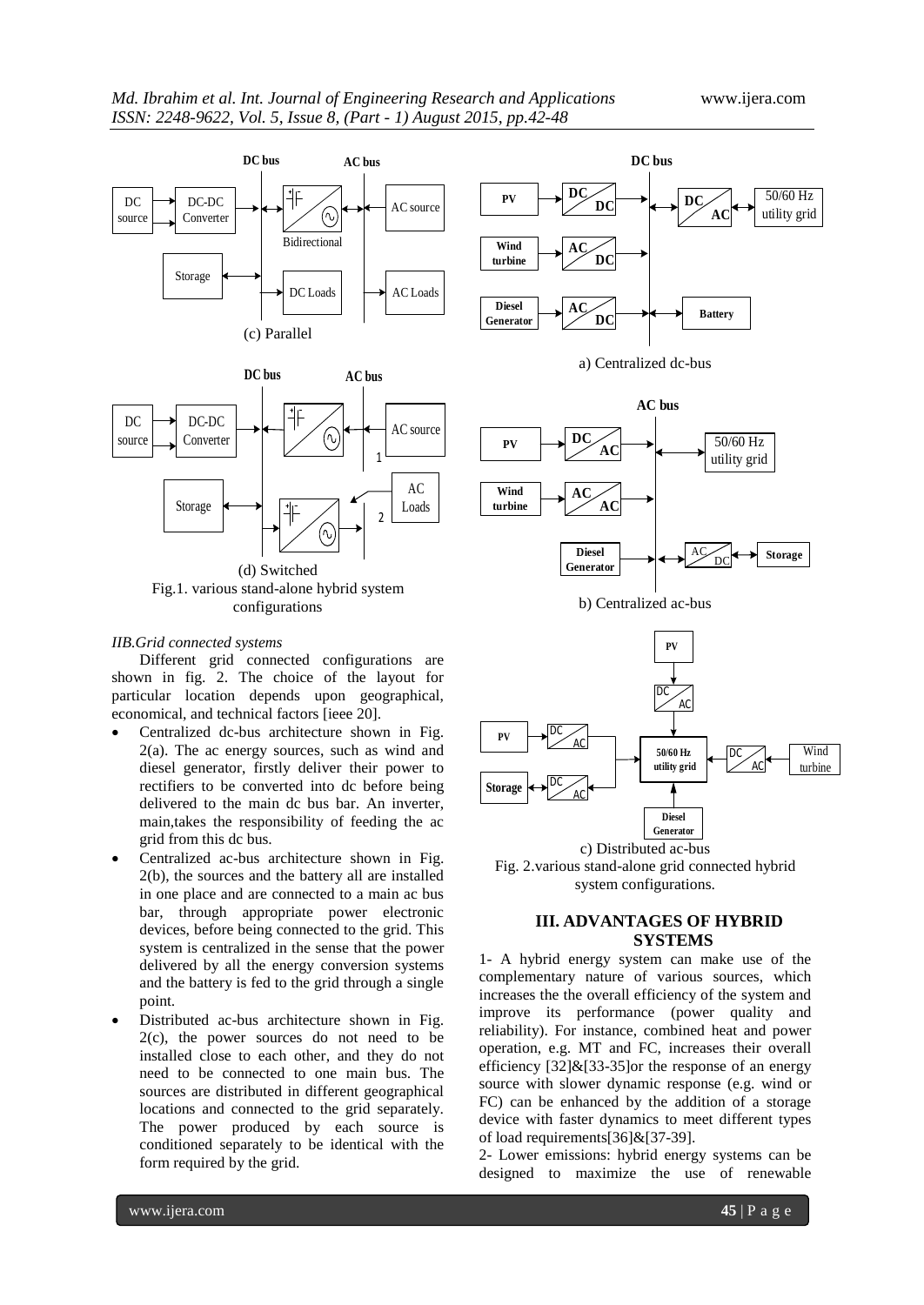resources, resulting in a system with lower emissions.

3- Acceptable cost: hybrid energy systems can be designed to achieve desired attributes at the lowest acceptable cost, which is the key to market acceptance.

4- They provide flexibility in terms of the effective utilization of the renewable sources.

# **IV. ISSUES WITH HYBRID RENEWABLE ENERGY SYSTEMS**

Though a hybrid system has a bundle of advantages, there are some issues and problems related to hybrid systems have to be addressed:

1- Most of hybrid systems require storage devices which batteries are mostly used. These batteries require continues monitoring and increase the cost, as the batteries life is limited to a few years. It is reported that the battery lifetime should increase to around years for the economic use in hybrid systems. 2- Due to dependence of renewable sources involved in the hybrid system on weather results in the load sharing between the different sources employed for power generation, the optimum power dispatch, and the determination of cost per unit generation are not easy.

3- The reliability of power can be ensured by incorporating weather independent sources like diesel generator or fuel cell.

4- The stability issue. As the power generation from different sources of a hybrid system is comparable, a sudden change in the output power from any of the sources or a sudden change in the load can affect the system stability significantly.

5- Individual sources of the hybrid systems have to be operated at a point that gives the most efficient generation. In fact, this may not be occur due to that the load sharing is often not linked to the capacity or ratings of the sources. Several factors decide load sharing like reliability of the source, economy of use, switching require between the sources, availability of fuel etc. Therefore, it is desired to evaluate the schemes to increase the efficiency to as high level as possible.

## **V. CONCLUSION**

This paper provides a summary of available approach and those currently under research for optimal design of hybrid RE/AE energy systems. Different approach for system configuration of hybrid system are presented. Current status and future trends of RE power generation technologies have been discussed. The comprehensive list of references at the end of paper is included at the end of the paper for further research.

#### **REFERENCES**

- [1] Lazarov VD, Notton G, Zarkov Z, Bochev I. Hybrid power systems with renewable energy sources types, structures, trends for research and development. In: Proc of International Conference ELMA. 2005.p. 515– 20.
- [2] Prabodh Bajpai, Vaishalee dash, "Hybrid renewable energy systems for power generation in stand-alone applications: A review", Renewable energy, Volume 16, Issue 5, June 2012, Pages 2926-2939.
- [3] Nehrir, M.H.; Wang, C.; Strunz, K.; Aki, H.; Rama kumar, R, " A Review of Hybrid Renewable/Alternative Energy Systems for Electric Power Generation: Configurations, Control, and Applications", IEEE Transactions on Sustainable Energy, Volume 2, Issue 4, Oct 2011, Pages 392 – 403.
- [4] C. M. Colson and M. H. Nehrir, "Evaluating the benefits of a hybrid solid oxide fuel cell combined heat and power plant for energy sustainability and emissions avoidance", *IEEE Trans. On Energy Conversion*, vol. 26, no. 1, pages 140–148, Mar. 2011.
- [5] Pragya Nema, R.K. Nema, Saroj Rangnekar, "A current and future state of art development of hybrid energy system using wind and PV-solar: A review", Renewable and sustainable energy reviews, Volume 13, Issue 8, October 2009, Pages 2096–2103.
- [6] Wichert, B. "PV-Diesel hybrid energy systems for remote area powergeneration – A review of current practice and future developments". Renewable and Sustainable Energy reviews. Volume 1, No. 3, September 1997, pages 209-228.
- [7] Reliability Criteria in Optimal Sizing of Stand-alone Hybrid Wind-PV- Battery bank System.
- [8] Rahman S, Kwa-sur T. A feasibility study of photovoltaic-fuel cell hybrid energy system. *IEEE Trans*Energ Convers 1988; 3(1):50–5
- [9] Optimization methods applied to renewable and sustainable energy: A review
- [10] Buckeridge JS, Ding JJ. Design considerations for a sustainable hybrid energy system. IPENZ Transactions 2000;  $27(1):1-5.$
- [11] HybridWind/PV/Diesel Generation in a Stand-Alone Power System Using Markov-Based Genetic Algorithm *IEEE TRANSACTIONS* ON POWER DELIVERY, VOL. 27, NO. 2, APRIL 2012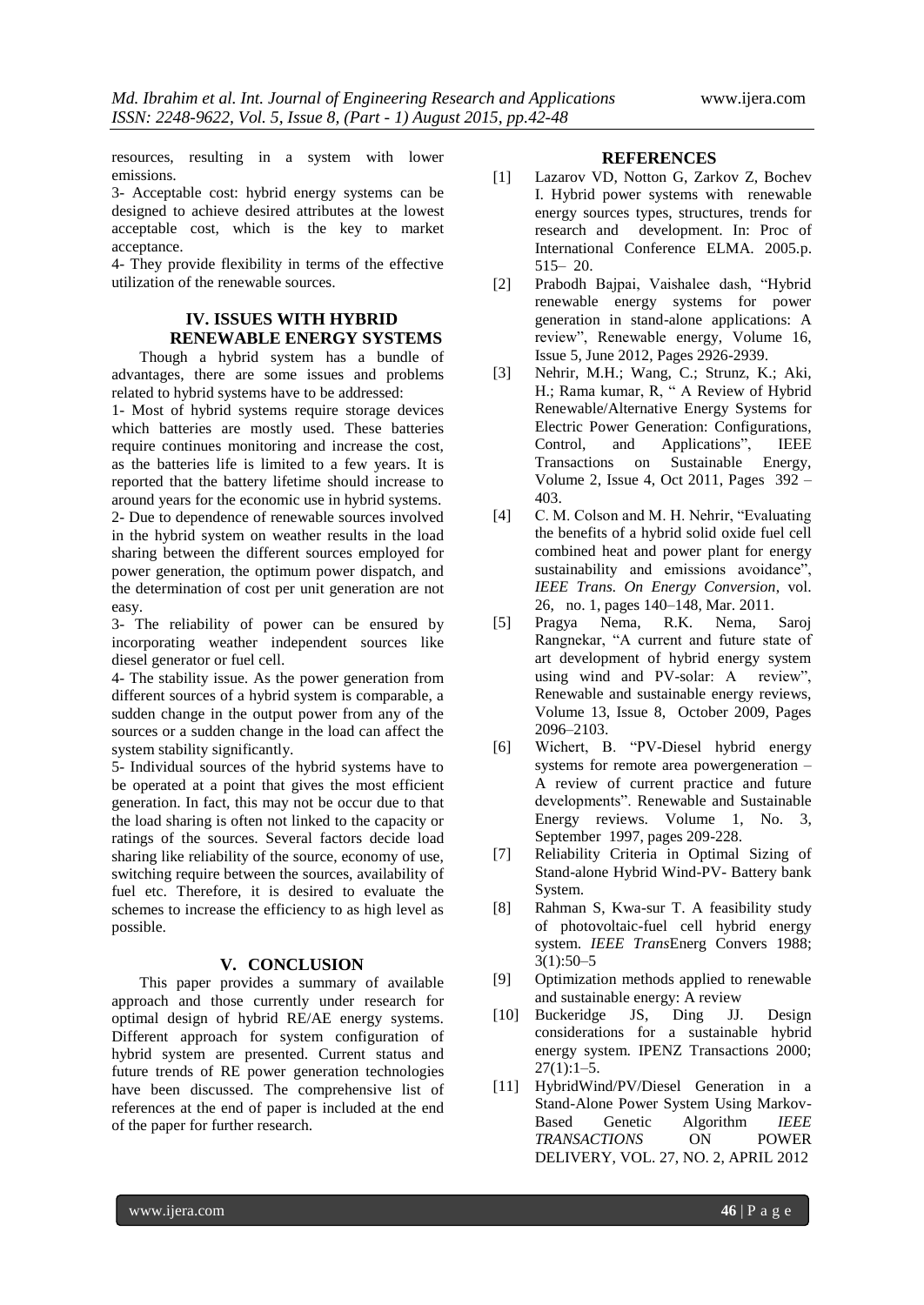- [12] Azadeh Kamjoo, Alireza Maheri and Ghanim A. Putrus. *Reliability Criteria in Optimal Sizing of Stand-alone Hybrid Wind-PV-Battery bank System*2012 2nd International Symposium on Environment-Friendly Energies and Applications (EFEA)
- [13] Ying-Yi Hong, Ruo-Chen Lian. Optimal Sizing of Y. J. Reddy, K. P. Raju, and Y. V. P. Kumar, "Real time and highfidelity simulation of hybrid power system dynamics,‖ in *Proc. IEEE Int. Conf. Recent Adv. Intell. Comput. Syst.*, Sep. 2011.
- [14] Lu Zhang1, Georges Barakat, Adnan Yassine Design and optimal sizing of hybrid PV/wind/diesel system with battery storage by using DIRECT search algorithm. 15th International Power Electronics and Motion Control Conference, EPE-PEMC 2012 ECCE Europe, Novi Sad, Serbia
- [15] B. Tudu, S. Majumder*,* K. K. Mandal and N. Chakraborty Optimal Unit Sizing of Stand-alone Renewable Hybrid Energy System Using Bees Algorithm
- [16] J. Kabouris and G. C. Contaxis, ―Autonomous system expansion planning considering renewable energy sources—A computer package,"*IEEE Trans. Energy Convers.*, vol. 7, no. 3, pp. 374–381, Sep. 1992.
- [17] J. Kabouris and G. C. Contaxis, "Optimum" expansion planning of an unconventional generation system operating in parallel with alarge scale network,‖ *IEEE Trans. Energy Convers.*, vol. 6, no. 3, pp.394–400, Sep. 1991.
- [18] K. Kusakana\* H.J. Vermaak and B.P. Numbi. Optimal sizing of a hybrid renewable energy plant using linear programming. IEEE PES PowerAffica 2012 Conference and ExpositionJohannesburg, South Africa, 09-13 July 2012
- [19] D. Connoly, H. Lund, B. V. Mathiesen, and M. Leahy, "A review of computer tools for analysing the integration of renewable energy intovarious energy systems," *Appl. Energy*, vol. 87, pp. 1059–1082, 2010.
- [20] National Renewable Energy Laboratory (NREL): HOMER, The Micropower Optimization Model [Online]. Available: http://www.homerenergy.com
- [21] Performance analysis of renewable energy system Phd thesis Anis Afzal
- [22] T. Ruberti, "Off-grid hybrids: Fuel cell solar-PV hybrids," Refocus, vol. 4, no. 5, pp. 54–57, 2003.
- [23] Bong-Yeon Choi, Yong-Su Noh, Young-HyokJi, Byoung-Kuk Lee, Chung-Yuen Won. Battery-Integrated Power Optimizer

for PV-Battery. *2012 IEEE* Vehicle Power and Propulsion Conference, Oct. 9-12, 2012, Seoul, Korea

- [24] A. Etxeberria, I. Vechiu, A. Etxeberria, I. Vechiu, A. Etxeberria, I. Vechiu. Hybrid Energy Storage Systems for Renewable Energy Sources Integration in Microgrids: A Review
- [25] Young Jin Lee, D. H. Han, B. J. Byen, H. U. Seo, G. H. Choe, Wan Sung Kwon, Dong Jin Kim. A New Hybrid Distribution System Interconnected with PV array
- [26] MeghaGoyal, Rajesh GuptaOperation and Control of a Distributed Microgrid with Hybrid System 978-1-4673-0934-9/12
- [27] M. Bashir, J. Sadeh Size Optimization of New Hybrid Stand-alone Renewable Energy System Considering a Reliability Index
- [28] Reliability Test System Task Force of the Application of ProbabilityMethods Subcommittee, "IEEE reliability test system," IEEE Trans.Power App. Syst., vol. PAS-98, no. 6, pp. 273–282, Nov. 1979.
- [29] Y. Jaganmohan Reddy, Y. V. Pavan Kumar, K. Padma Raju, and AnilkumarRamsesh Retrofitted Hybrid Power System Design With Renewable Energy Sources for Buildings*. IEEE TRANSACTIONS* ON SMART GRID, VOL. 3, NO. 4, DECEMBER 2012
- [30] Y. J. Reddy, K. P. Raju, and Y. V. P. Kumar, "Real time and highfidelity simulation of hybrid power system dynamics," in *Proc. IEEEInt. Conf. Recent Adv. Intell. Comput. Syst.*, Sep. 2011.
- [31] Solarphotovoltaics by Chetan Singh Solanki Second edition PHI
- [32] M. H. Nehrir, C. Wang, K. Strunz, H. Aki, R. Ramakumar, J.Bing, Z. Miao, and Z. Salameh. A Review of Hybrid Renewable/Alternative Energy Systems for Electric Power Generation: Configurations, Control, and Applications. *IEEE TRANSACTION*S ON SUSTAINABLE ENERGY, VOL. 2, NO. 4, OCTOBER 2011
- [33] Víctor Sánchez1, Juan M. Ramirez1, and Gerardo Arriaga. Optimal sizing of a hybrid renewable system
- [34] A. Testa, S. De Caro, T. Scimone. Optimal Structure Selection for Small-Size Hybrid Renewable Energy Plants
- [35] Nurul Arinabte Abdull Razak, 1,\*Muhammad Murtadha bin Othman*,* Optimal Sizing and Operational Strategy of Hybrid Renewable Energy System Using HOMER The 4th International Power Engineering and Optimization Conf.